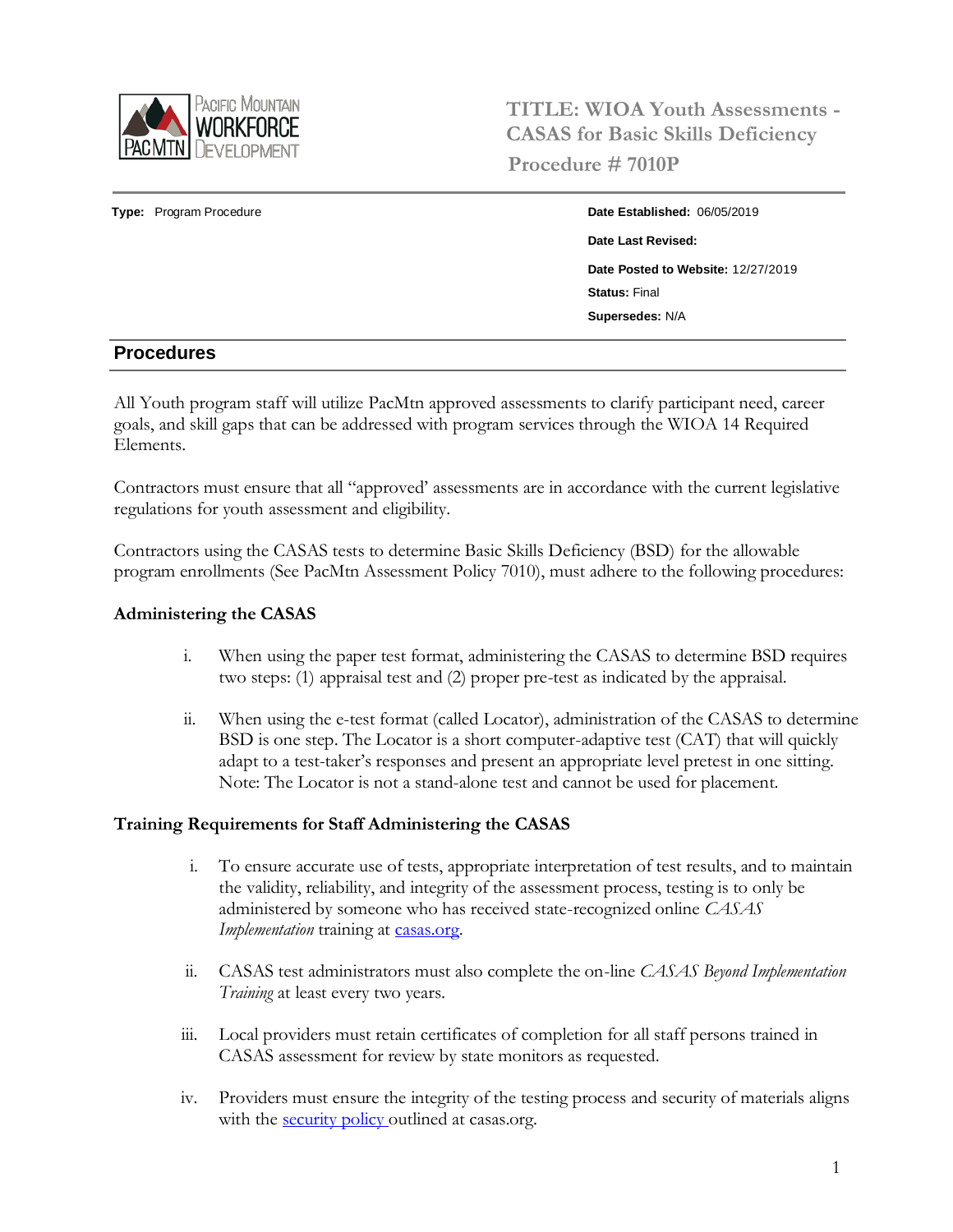## **Appraisal Test**

- i. The appraisal test must be given first (prior to the pre-test) to determine the appropriate level and form of the pre-test to be used.
- ii. The CASAS appraisal test cannot be used in lieu of the CASAS pre-test to determine BSD.
- iii. Note: If using the Locator (e-test), the appraisal and pre-test are combined into one computer-adaptive test.

Note: If using the Locator (e-test), the appraisal and pre-test are combined into one computer- adaptive test (see Administering the CASAS, above).

#### **Pre-test**

- i. Pre-tests determine BSD and Educational Functioning Level (EFL).
- ii. The proper pre-test form is indicated by the appraisal test results.
- iii. Basic Skills Deficient is denoted by a CASAS score of 238 or below in reading and 235 or below in math.

#### **Minimum Documentation Requirements**

- i. BSD must be documented in the Efforts to Outcomes (ETO) WIOA Eligibility Application. To document BSD in ETO, staff must do the following:
	- 1. On the "Barriers" tab of the WIOA Eligibility Application, click the "yes" radio button for Basic Literacy Skills Deficiency.
	- 2. On the dropdown list for BSD Verification, choose "Standardized Assessment Test"
	- 3. Go to the "Notes" tab of the WIOA Eligibility Application and document the date of the test, score(s), name of the person or entity administering the test and any other supporting details.
- ii. Staff must not upload into the case management system or retain in hard files any CASAS document(s) that contain test questions or other sensitive testing information. (See casas.org's [test security policy\)](https://www.casas.org/about-casas/privacy-and-copyright-policy).

#### **Accommodations for Participants with Disabilities or Other Special Needs**

- i. Participants with documented disabilities are responsible for requesting accommodations and for submitting documentation of their disability at the time of registration, program entry, or after diagnosis. Local providers are responsible for providing fully accessible services and reasonable accommodations for participants with documented disabilities.
- ii. For participants who do not have disability documentation, or who choose to not disclose their disability, testing aids may be utilized when and where appropriate. These test-taking aids do not affect the administration of the test. Test aids include: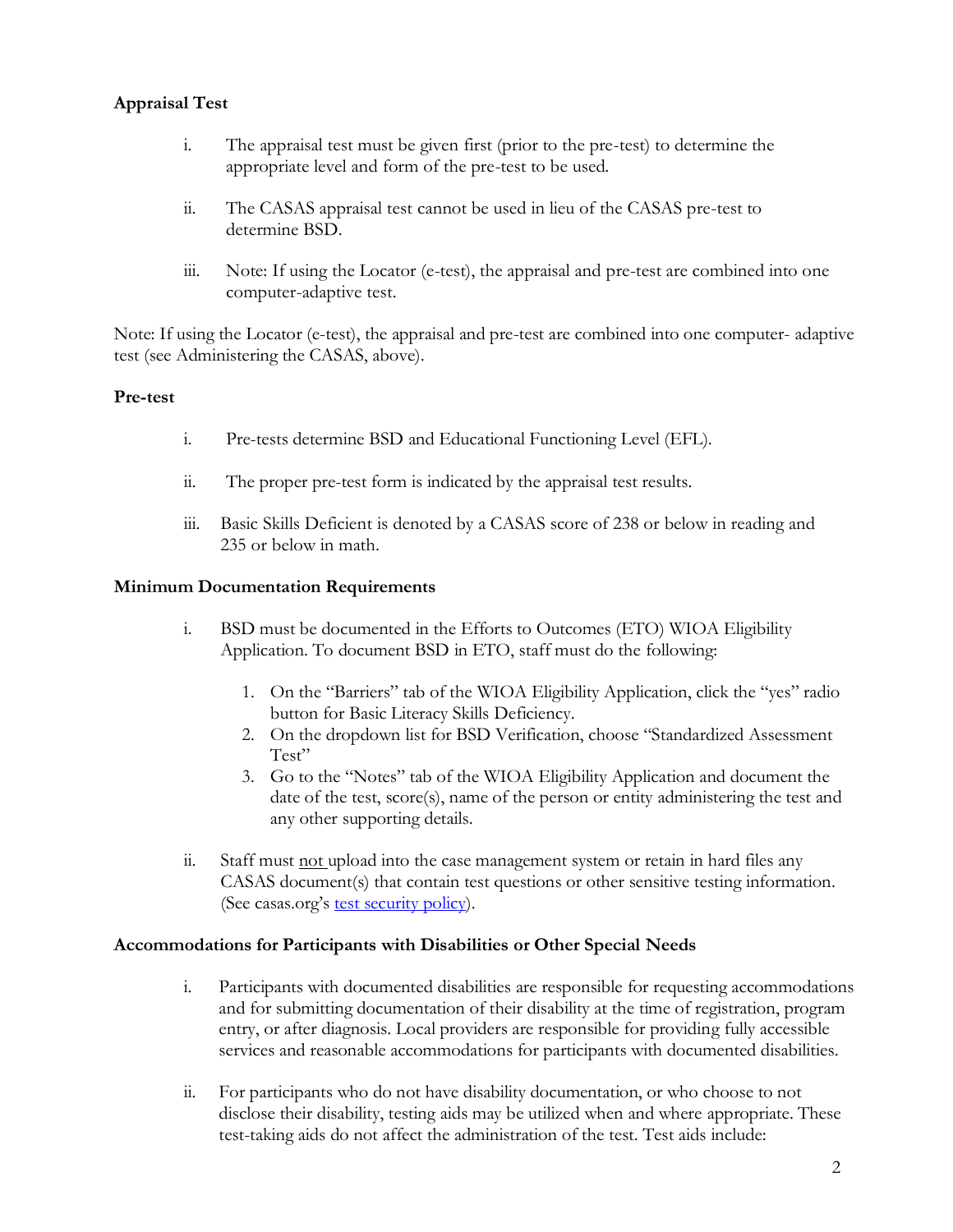- 1.Magnifying glasses/lenses/sheet
- 2.Clear and/or colored overlays
- 3. Straight-edge
- 4.Adhesive notes/flags
- 5.Highlighters
- 6.Visor
- 7.Earplugs
- iii. Local providers must ensure that all Adult Basic Education (ABE), Adult Secondary Education (ASE), and English Language Learners (ELL) participants with disabilities have equal access to test accommodations, have equal opportunities to test, and receive equal treatment in testing situations. Each provider must follow the Americans with Disabilities Act (ADA) processes and procedures set forth at their organization in determining how to best serve participants with documented disabilities. However, participants are *not required* to reveal their disability and may elect to participate in a program without special accommodations.
- iv. The Guidelines for Providing Accommodations Using CASAS Assessment for Learners with Disabilities provides more detailed information on providing accommodations and is available at [www.casas.org.](http://www.casas.org/)

### **Definitions:**

**Basic Skills Deficient** (WIOA Section 3(5)) means, with respect to an individual –

- (a) who is a youth, that the individual has English reading, writing, or computing skills at or below the 8th grade level on a generally accepted standardized test; or
- (b) who is a youth or adult, that the individual is unable to compute or solve problems, or read, write, or speak English, at a level necessary to function on the job, in the individual 's family, or in society.

Any discrepancies arising between PacMtn policy and or procedures with federal and state provisions due to current or *future revisions will default to the current minimum federal and state regulations and guidance available. PacMtn* policy and or procedures may set forth stricter requirements than provided by federal and state guidance, but in no case *will PacMtn policy and or procedures not meet minimum federal and state policy.*

## **References**

Workforce Innovation and Opportunity Act of 2014

WIOA Final Rule; 20 CFR Parts 676,677, and 678; Federal Register, Vol. 81 No. 161 August 19, 2016 WIOA Final Rule; 20 CFR Parts 603, 651, 652, et al; Federal Register Vol. 81 No. 161 August 19, 2016

Training and Employment Guidance Letters (TEGL's) TEGL 22-15 & 19-16

WIN 0045 - Educational Functioning Levels of the Literacy and Numeracy Measure

WorkSource System Policy 1019, Revision 4, Attachment A- Eligibility Handbook WorkSource System Policy 1011 R6 CASAS for Basic Skills Deficiency WorkSource System Policy 1016 One-Stop Assessments